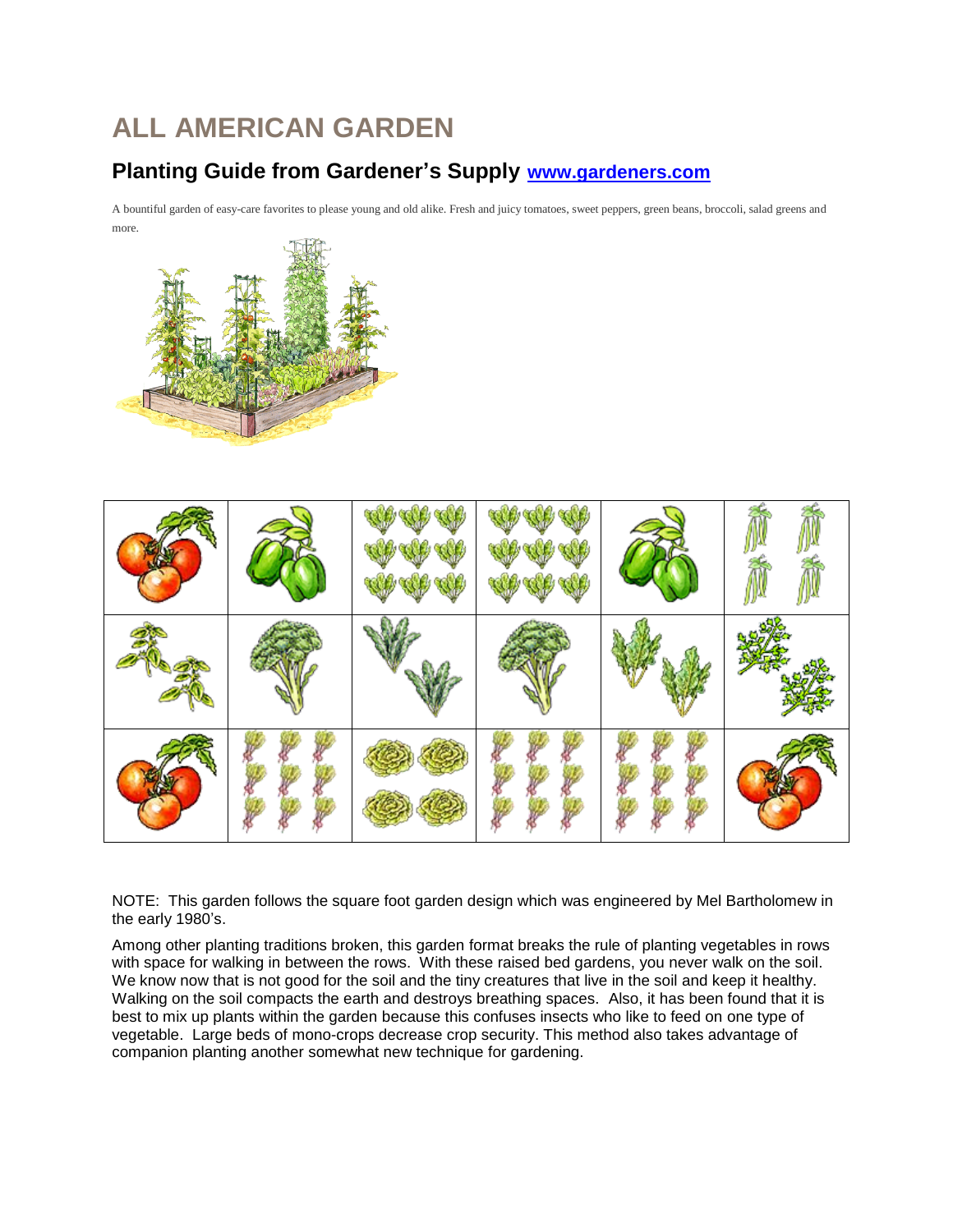## **Planting Guide:**

#### **tomatoes**

- Plant seeds 1/4″ deep indoors, six to eight weeks before last frost
- Transplant into garden one to two weeks after last frost or when soil reaches 65 degrees F.
- Spacing: one plant per sq. ft. Grow early season crops nearby to allow more room later.
- Days to harvest: 55 to 100 days from transplanting, depending on variety. Not frost-hardy
- Hint: Remove lower leaves before planting and bury extra stem.
- **[Learn more about tomatoes in our Vegetable Encyclopedia](http://www.gardeners.com/on/demandware.store/Sites-Gardeners-Site/default/Page-Encyclopedia?asset=7184)**



#### **peppers**

- Start seeds indoors 1/4" deep 10 to 12 weeks before last frost.
- Transplant into garden three weeks after last frost or when soil reaches 70 degrees F.
- Fruits are edible from early green to full-color maturity.
- Spacing: one plant per sq. ft.
- Days to harvest: 50 to 65 days green, 80 to 85 days to full color. Not frost-hardy.
- Hint: Do not fertilize peppers. Water sparingly.

#### **[Learn more about peppers in our Vegetable Encyclopedia](http://www.gardeners.com/on/demandware.store/Sites-Gardeners-Site/default/Page-Encyclopedia?asset=7177)**

# **spinach**

- Plant seeds  $1/2$ " deep directly in garden up to six weeks before last frost.
- Sow spinach every two weeks in spring and again in late summer for fall crops.
- Spacing: sow 18 seeds per sq. ft.; thin to nine plants per sq. ft.
- Days to harvest: 30 to 40 days from germination. Very frost-hardy.
- Hint: Spinach bolts in hot weather, so harvest early. Keep soil cool and moist with mulch or shade netting. **[Learn more about spinach in our Vegetable Encyclopedia](http://www.gardeners.com/on/demandware.store/Sites-Gardeners-Site/default/Page-Encyclopedia?asset=7180)**



#### **beans**

- Sow seeds 1″ deep directly in garden after all danger of frost.
- Spacing: four plants per sq. ft. for bush beans, six to eight plants per sq. ft. for pole beans
- Plant second crop of bush beans (if needed) two weeks after first planting
- Days to harvest: 50-80 days from seed, depending on variety. Not frost-hardy.
- Hint: Add legume inoculants when planting to increase vigor and yield. Learn



#### **basil**

- Plant seeds 1/4" deep indoors six weeks before last frost; outdoors two weeks after last frost.
- Transplant seedlings two to three weeks after last frost or when soil reaches 70 degrees F.
- Replant if you have space and want more.
- Spacing: two plants per sq. ft.
- Days to harvest: 40-55 days from transplant. Harvest leaves as desired. Not frost-hardy.
- Hint: Pinch stems early and often to stimulate branching and bushy growth.

**[Learn more about basil in our Vegetable Encyclopedia](http://www.gardeners.com/on/demandware.store/Sites-Gardeners-Site/default/Page-Encyclopedia?asset=7155)**



#### **broccoli**

- Sow seeds 1/4" deep indoors, six weeks before last spring frost.
- Transplant into garden when seedlings have two sets of leaves.
- Spacing: one plant per sq. ft.
- Days to harvest: 50 to 70 days from transplant. Frost-hardy.
- Plant a second broccoli crop eight weeks before first fall frost.